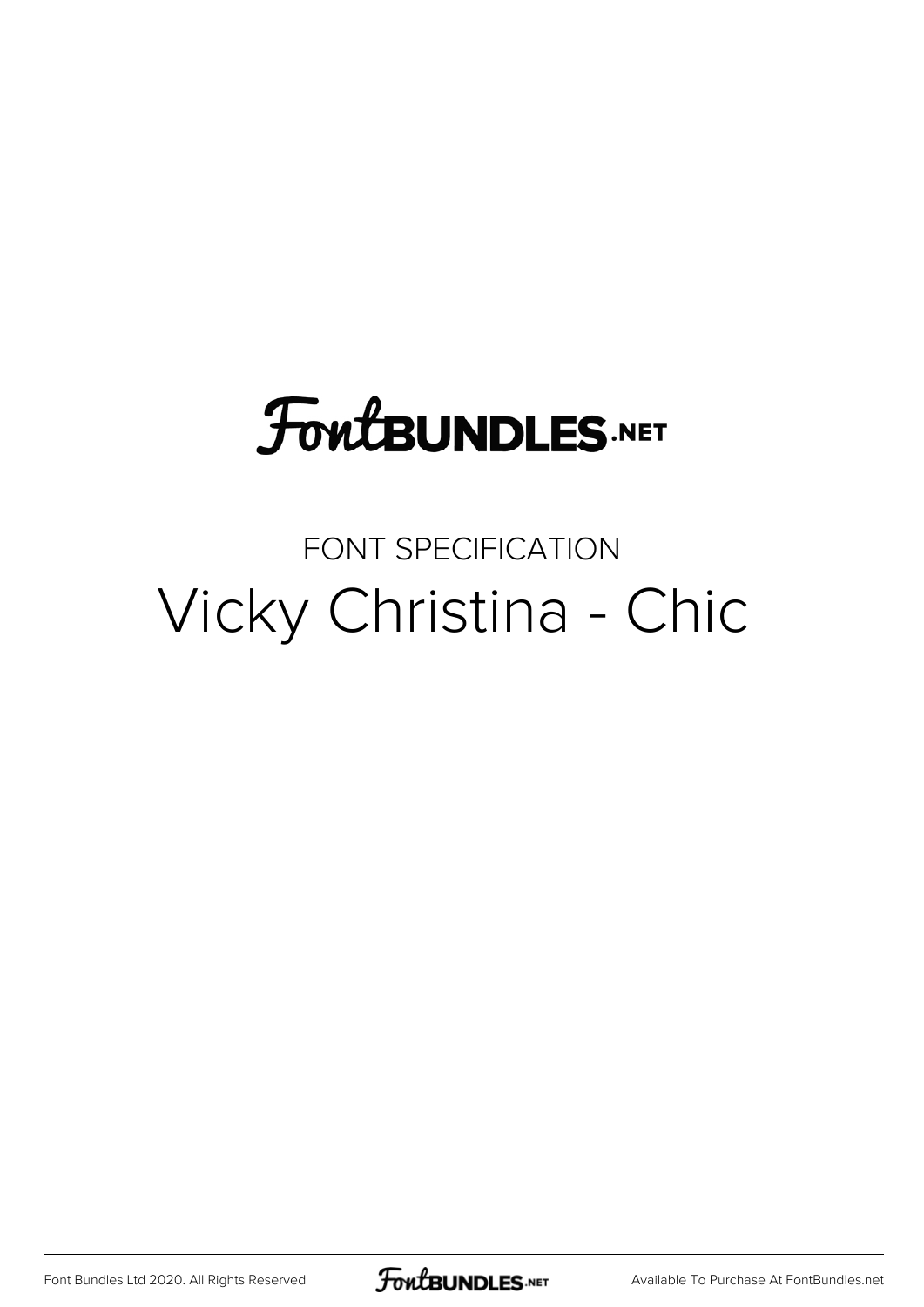#### Vicky Christina - Regular

Uppercase Characters

#### ABCDEFGHIJKLMNOPQ RSTUVWXYZ

Lowercase Characters

#### abcdefghijklmnopqrstu vwxyz

Numbers

0123456789

Punctuation and Symbols



All Other Glyphs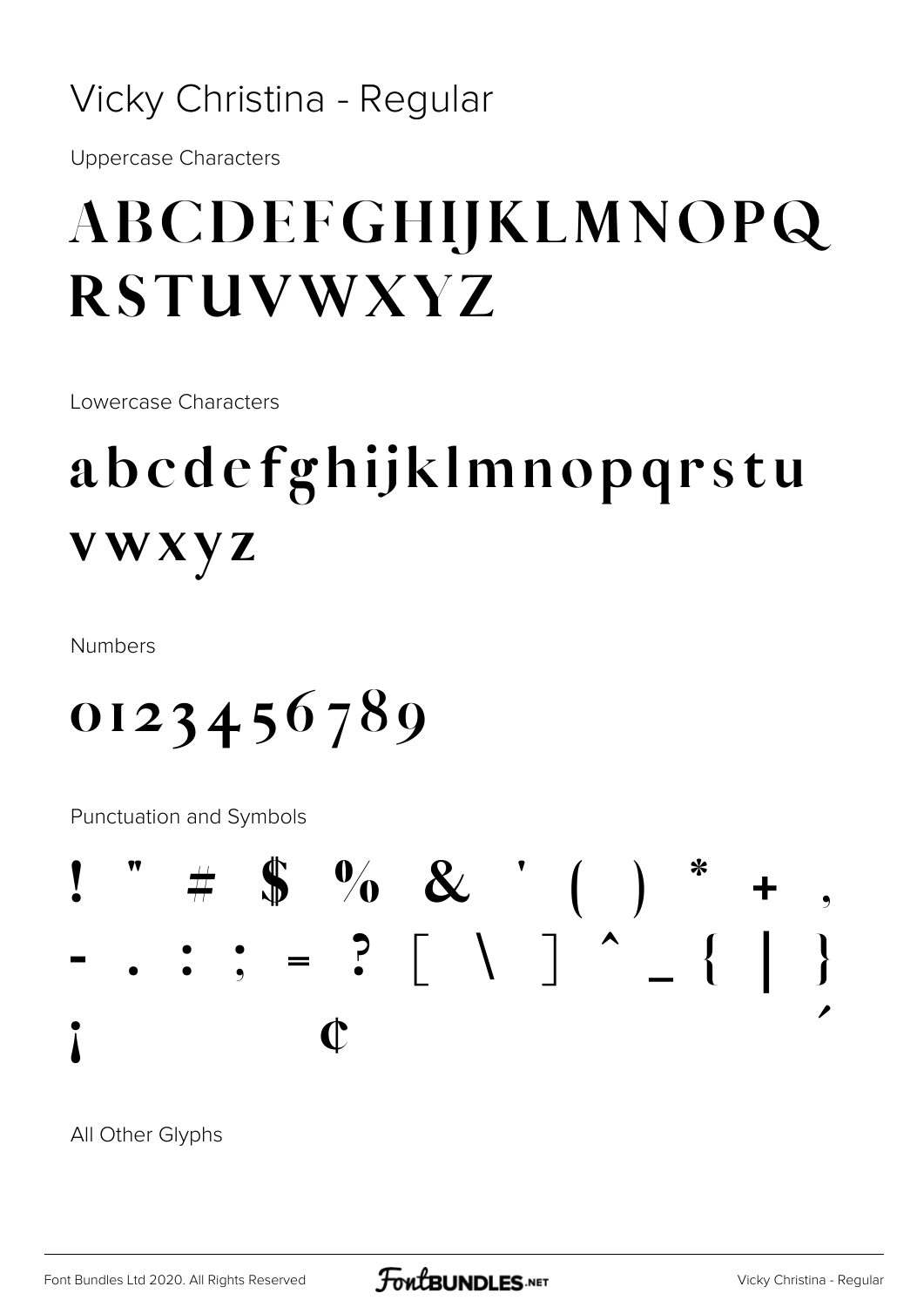# À Á Â Ã Ä Å Ç È É Ê Ë Ì Í Î Ï Ñ Ò Ó Ô Õ Ö Ø Ù Ú Û Ü Ý à á â ã ä å ç è é ê ë ì í î ï ñ ò ó ô õ ö ø ù ú û ü ý ÿ Ā ā Ă ă Ć Ĉ Ċ ċ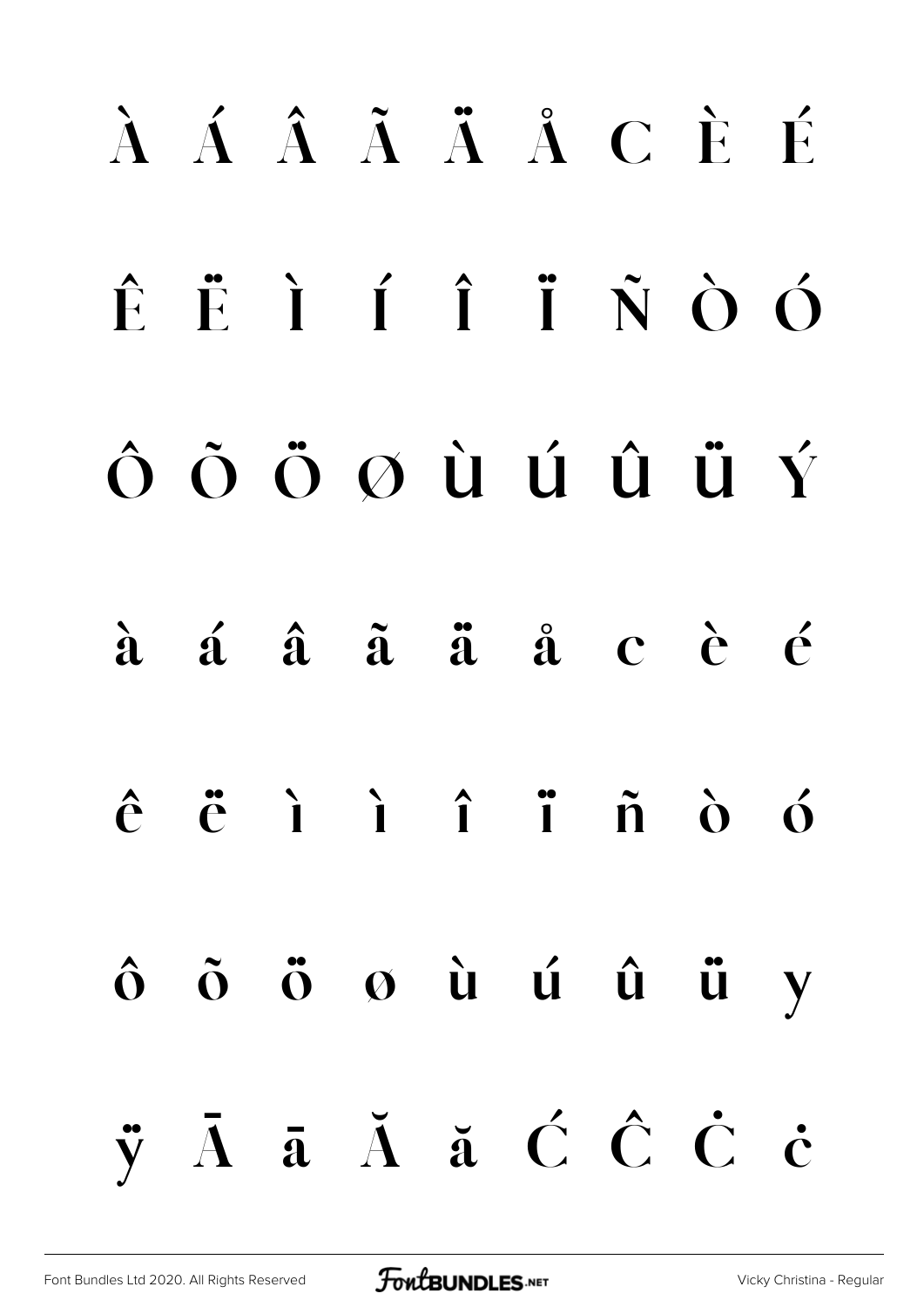# Č č Ď ď Ē ē Ĕ ĕ Ė ė Ě ě Ĝ Ğ ğ Ġ ġ Ĥ Ĩ ĩ Ī ī Ĭ ĭ İ ı Ĵ Ĺ Ľ ľ Ń Ň ň Ō ō Ŏ ŏ Ŕ Ř ř Ś Ŝ Š š Ť ť Ũ ũ Ū ū Ŭ ŭ Ů ů Ŵ Ŷ Ÿ Ź Ż ż Ž ž ǫ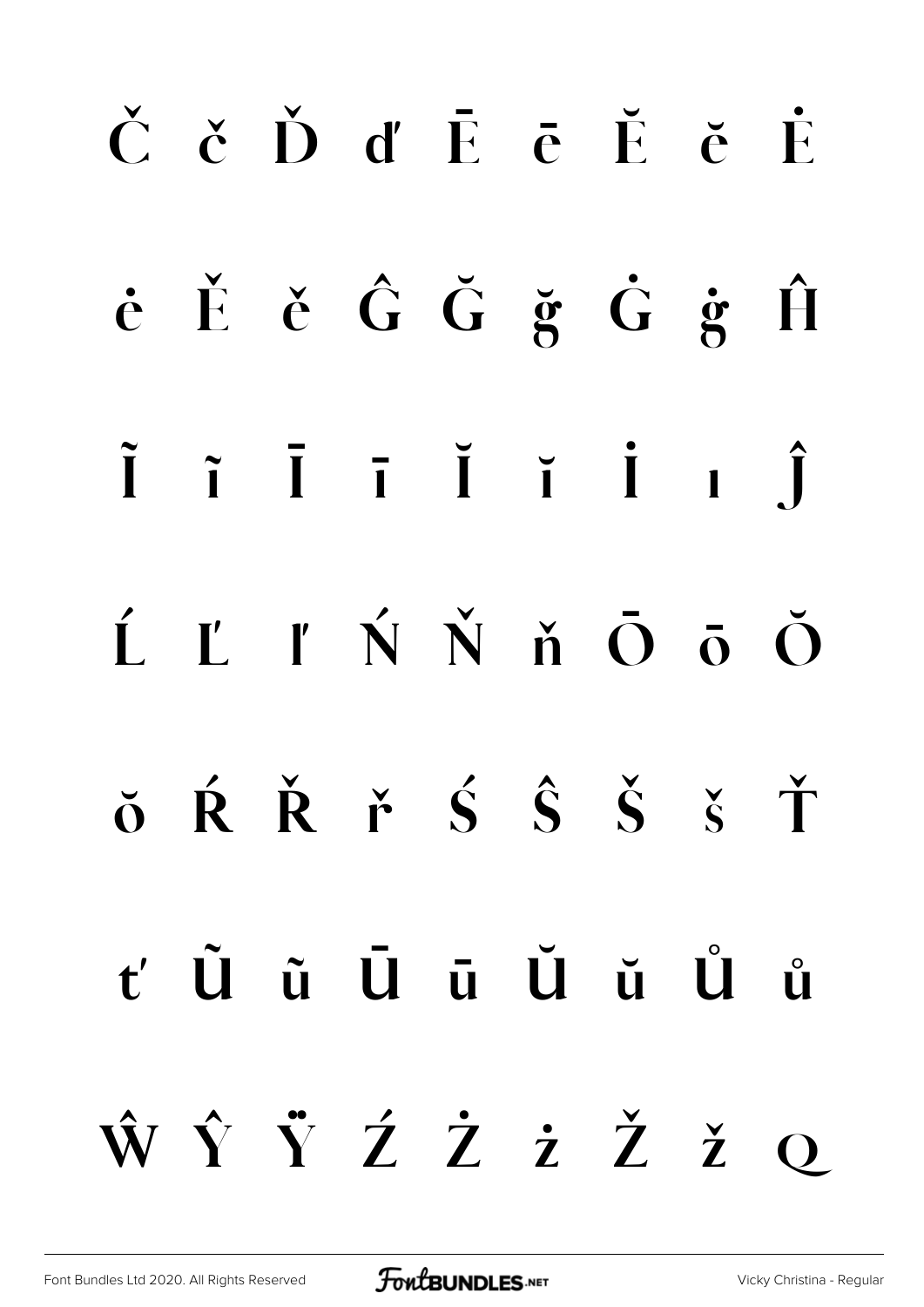# A G I N R Y B H L  $\land \quad \lor \quad \neg \quad \lor \quad \bullet \quad \circ \quad \land \quad C \quad D$ E J K M O P T U V W Z Ŵ Ŵ W F Y ''  $\cdots$  "  $\phi_0$  /  $\in$   $\rightarrow$   $\in$   $\rightarrow$   $\rightarrow$   $\rightarrow$   $\rightarrow$ D E F H I J K L M NOPQRUVWX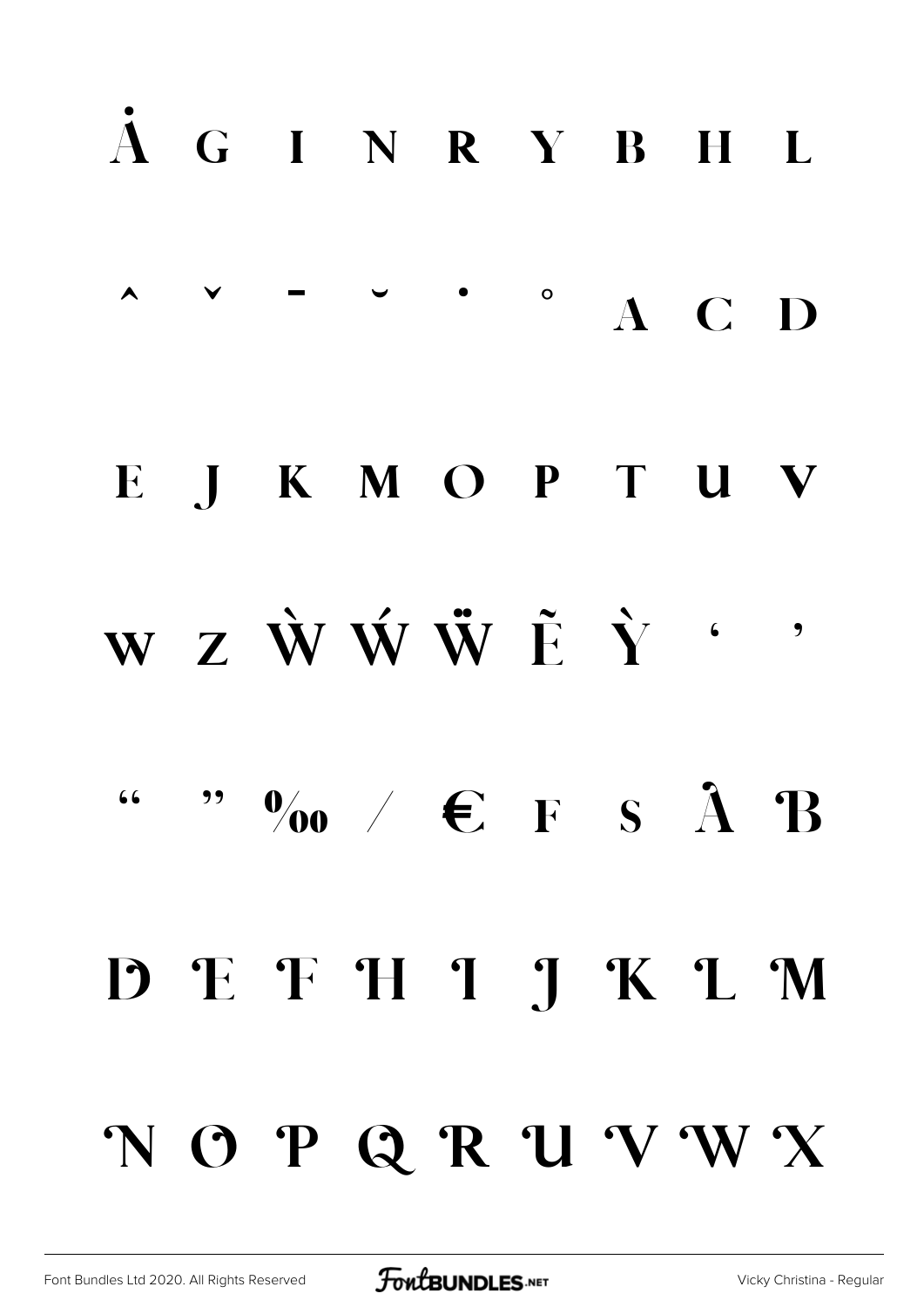# YZACELZKN V X Y B A B C D E **F** G H J K L M N O PQRTXYACC  $C$  E F G H I  $\int K$  K  $\mathbf{L}$  M. N'Q. R.  $\mathbf{S}$  S'S S T U V W X Y Z Y X.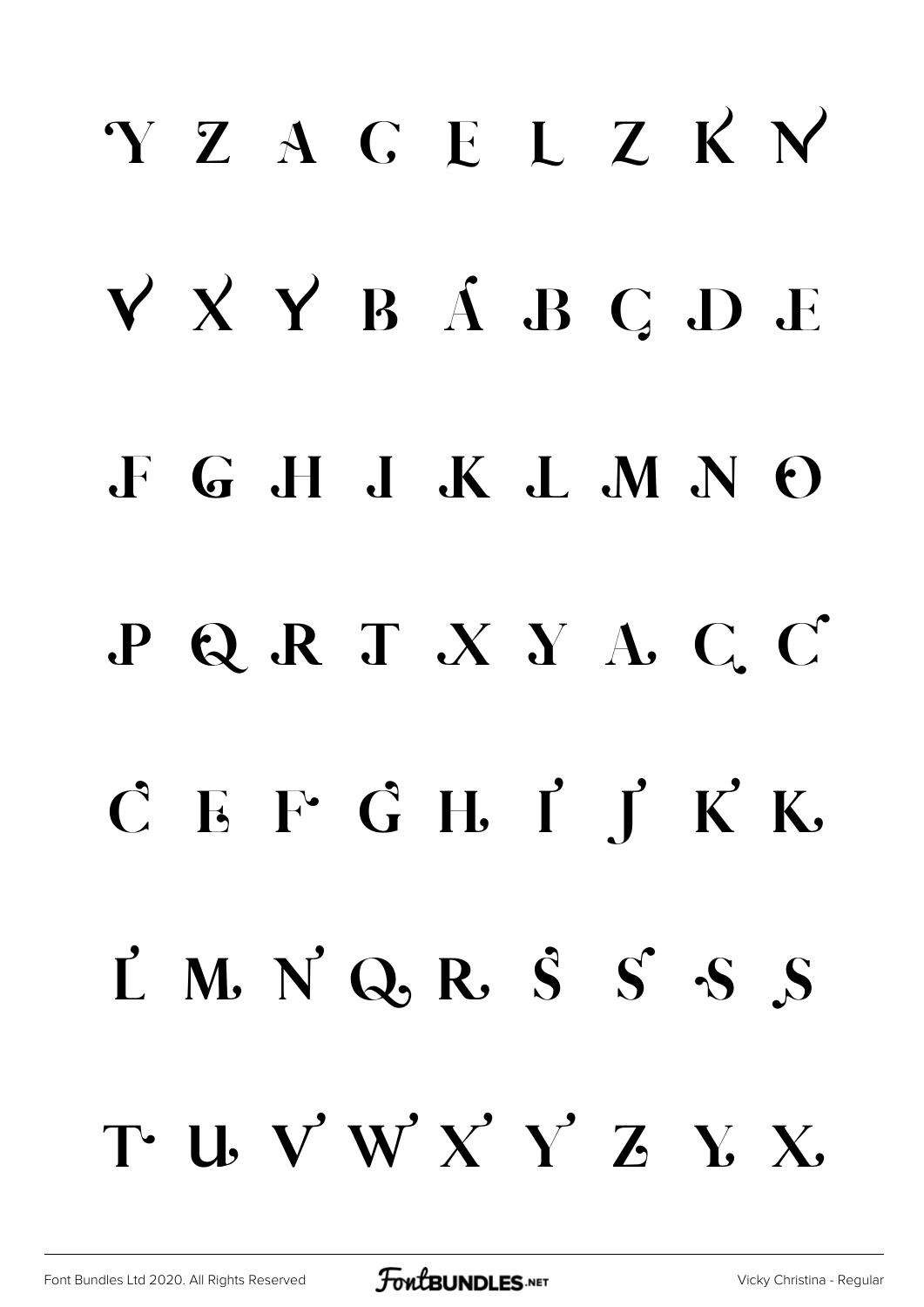# WVURNFFH H G E E E A H A B C D E F G H I K L M N O P Q R S T U V W X Y Z A B C D E F G H I K L M N OPQR STUVW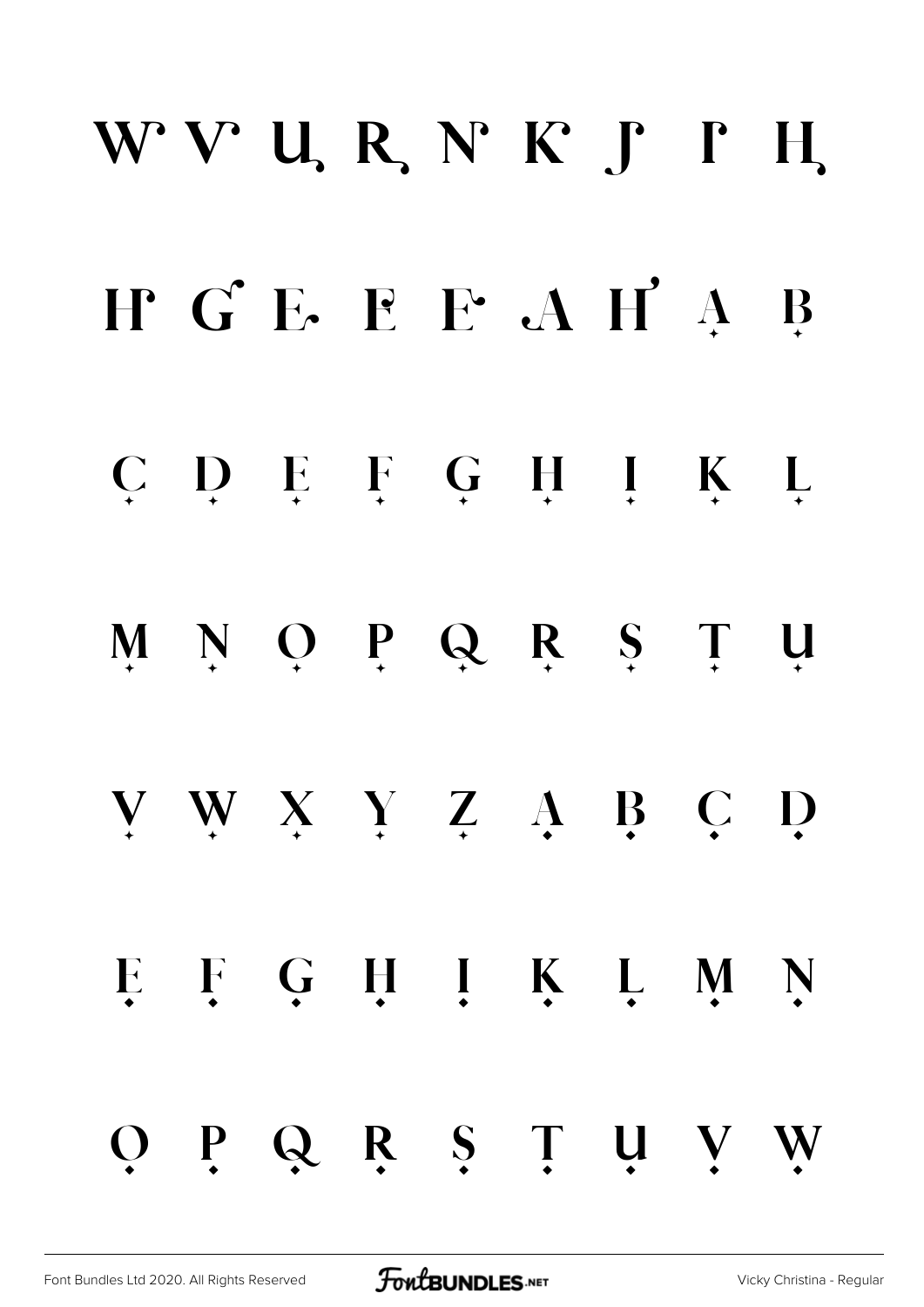# $X \ Y \ Z \ A \ B \ C \ D \ E \ F$  $G \quad H \quad I \quad K \quad L \quad M \quad N \quad Q \quad P$  $Q \t R \t S \t T \t W \t W \t X \t Y$ Z O O O O O O I I i i i j j j j j  $J$   $B$   $D$   $F$   $H$ ,  $H$   $K$   $M$ ,  $P$ R Y W Q C C C G GA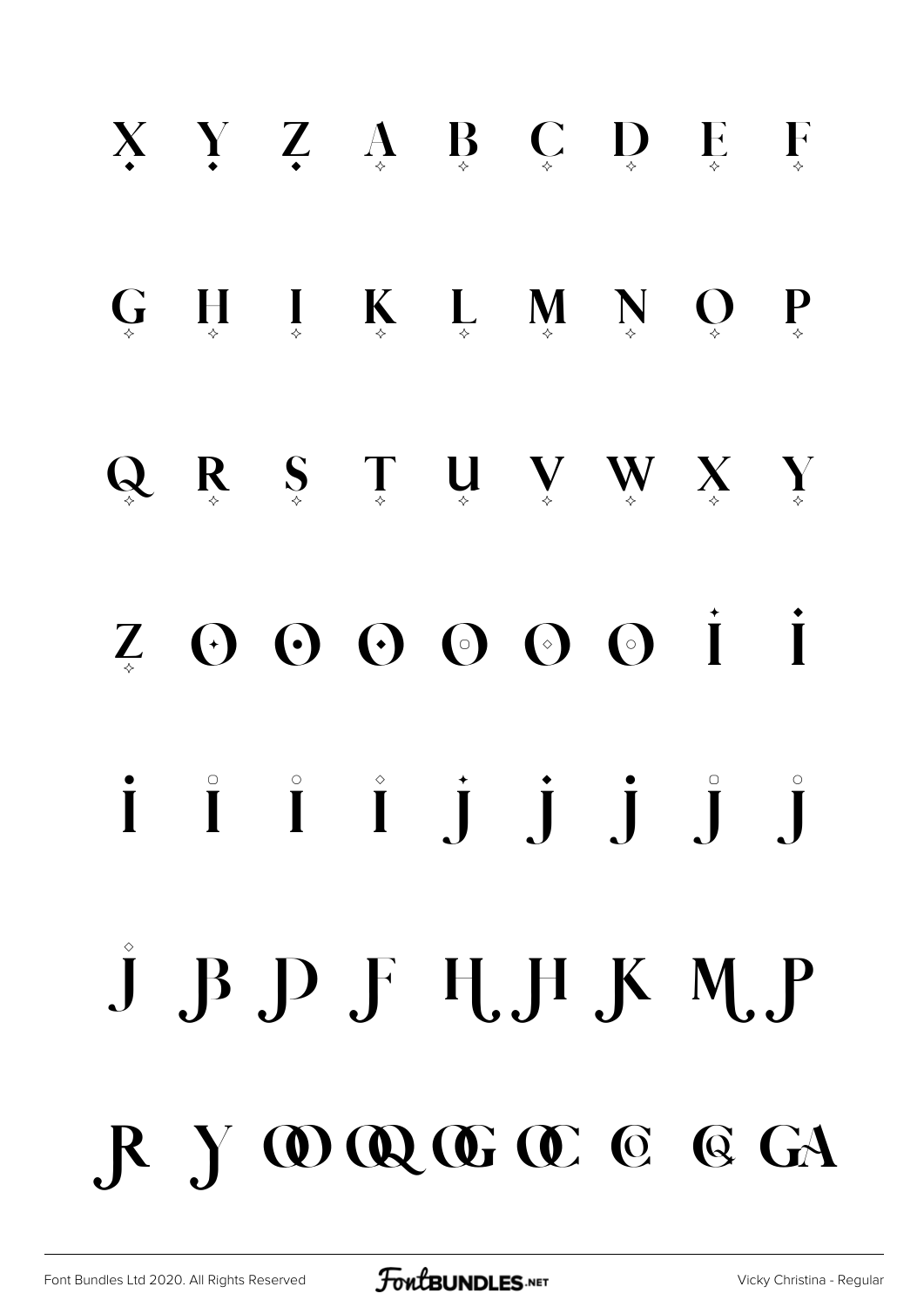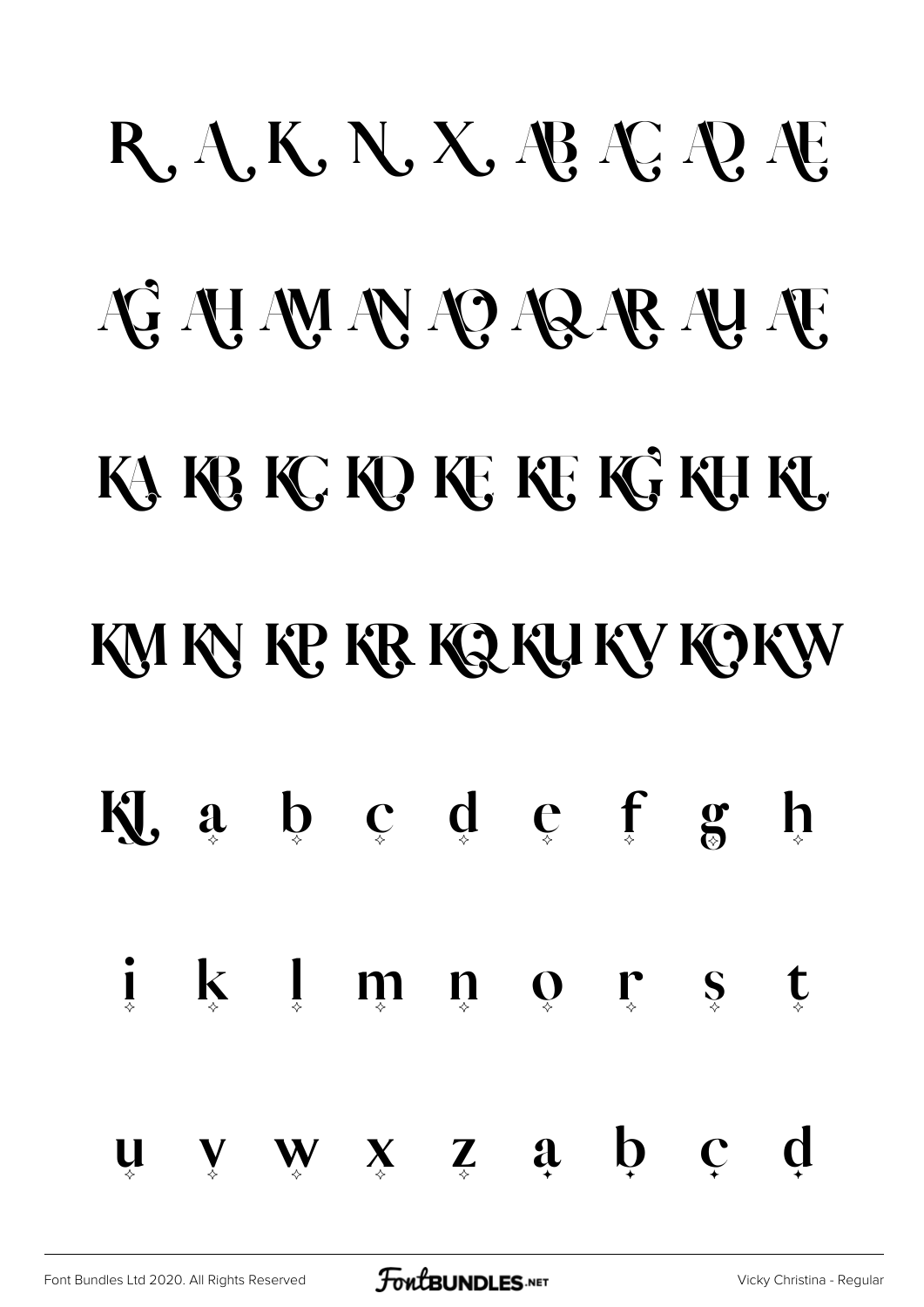# e f g h i k l m n or s t u v w x z a,  $p$  d,  $f$  f,  $p$  h,  $i$  i i i î j j j j j k n o o o o o o p q  $y, m, a$  b d h k l s ik jk ib jb di dj ih jh il